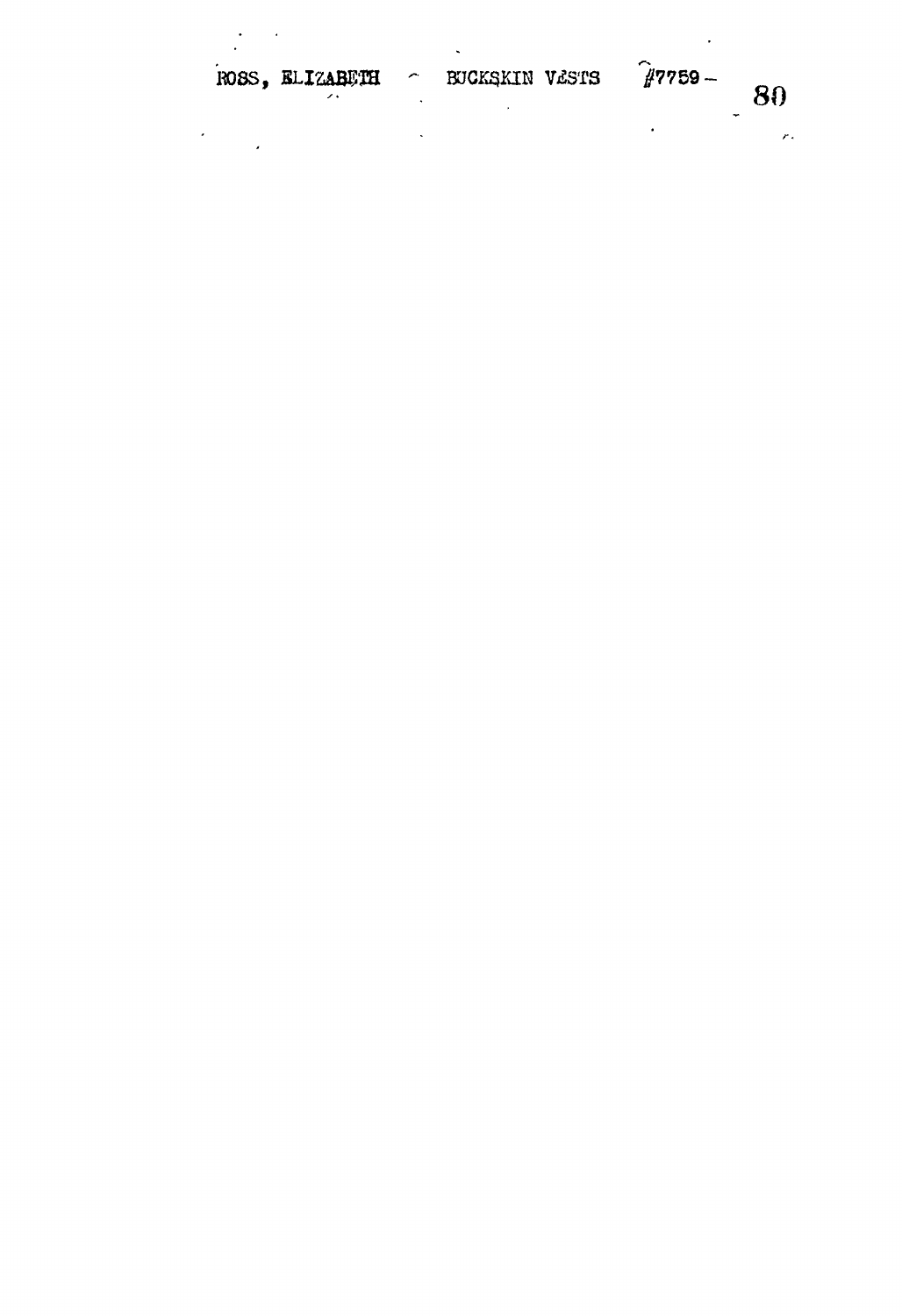Elizabeth Ross Investigator  $10 - 5 - -1937$ 

UCKSKIN VETTS.

h.

In past years when wild deer were plentiful buckskin could be had in considerable quantity and some of the product was sold to<sup>4</sup>traders and to travelers and a 1 rge Juentity was utilized in the making of poccesins and vests.

Rabbit brains were used in rendering the deer skins soft and gliable and the resulting buchskin was durable and useful for other purposes that those indicated.

The buckskin vests were ofter decorated with designs which were worked out in colored beads. Not only were such vests war and comfortable.in cold weather. but they inparted a gicturesque spe rance to those who wore them, The vests were of value, also, for considerable time was required in which to sew on the numerous small beads. Some of those who possessed the wellmade and finely decorated vests declined to consider selling them, while those who were willing to sell desired what have been designated as, "fancy prices".

The women whose patient figers had spent many hours in properly placing the vari-colored

 $81$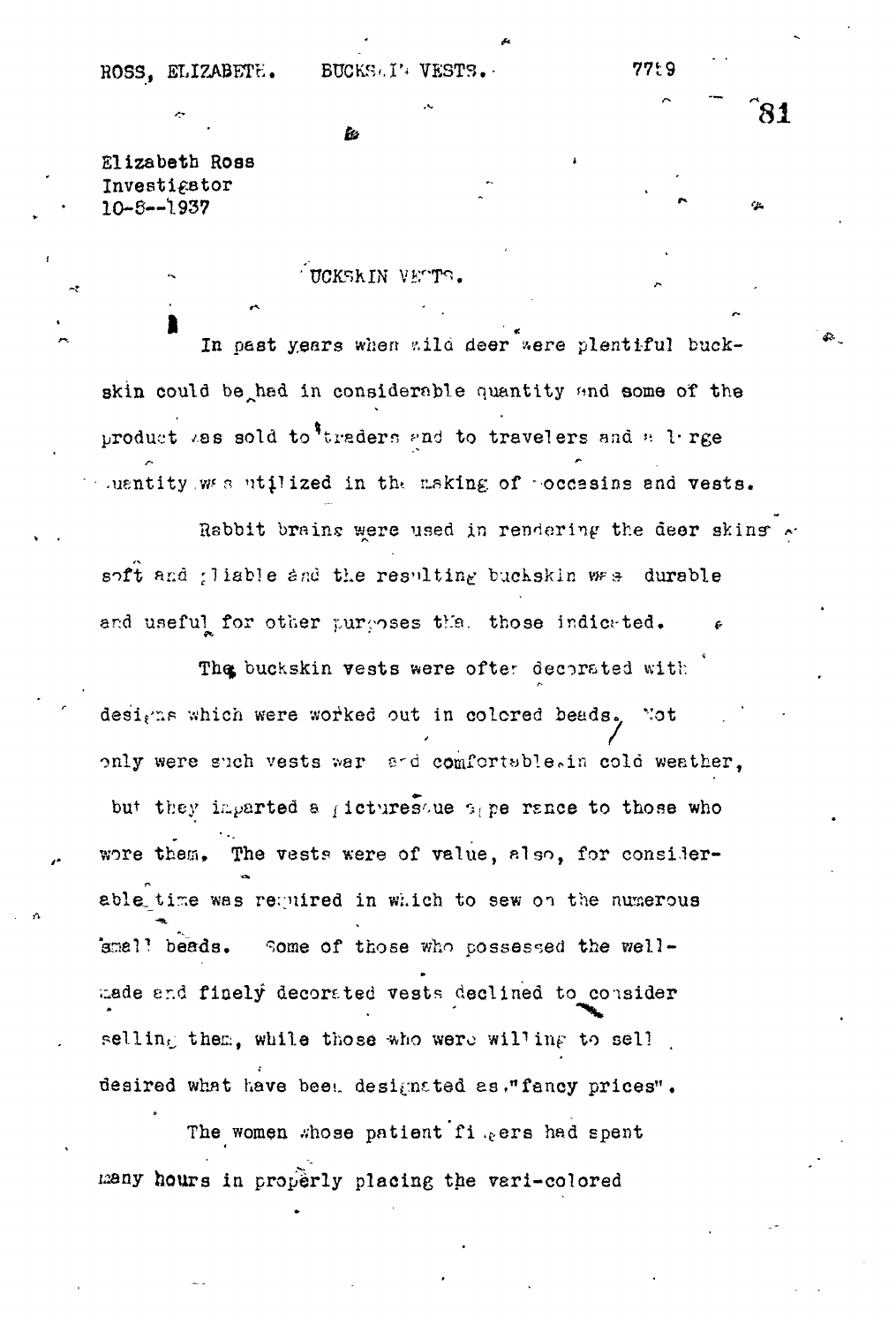2

beads, felt that the vests were worth hore than just a few dollars and in case some of them made vests for others besides those of their own families, they expected larger prices than would have been desired for ordinary home worm vests.

Some of the noted mative Cherokee leaders of earlier tires owned and wore some highly ornate beased buckskin vests. In a picture rade several years after the close of the Civil Mar. Captain James Vann, an officer in the Union Indian bri<sub>t</sub>ade during ost of the period the Civil tar, became Assistant Principal Chief of the Cherokee Nation and is shown wearing a buckskin vest the front of which was well-covered with ords ental designs. Perhaps the skin from which the buckskin was made for the vest was from a deer slain by the old Indian leader hinself.

Another often leutioned Cherokee citizen who possessed and sometimes wore a heavily beaded buckskin vest was Ezekiel Proctor, who is usually referred to as Zeke Proctor, being the same man

82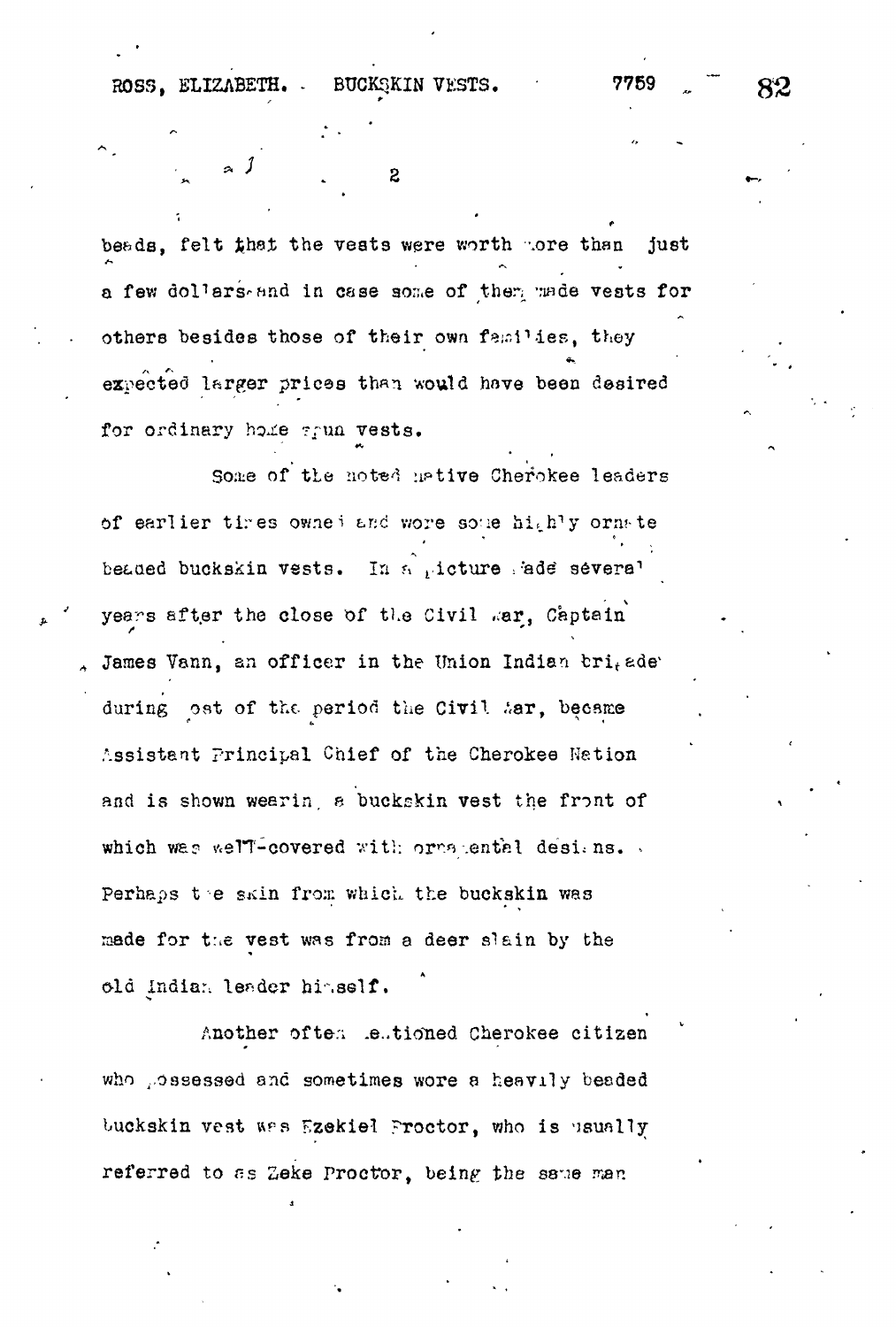ROSS. ELIZABETH. BUCKSKIN VESTS.

who was the central figure in what is often called "the Goingsnake District Court House Battle", a tra, ic episode of April, 1672.

Proctor was a tall, large a d sowerful san, in striking contrast to old captain, or "Chief" Vann who was rather small and lame. Occasionally Zeke Proctor would make a trip to Thequah, wearing a broad-brimmed hat, his buckskin vest and carrying a long barreled rifle.

There were other individuals who were to be seen from time to time clad in part in their buckskin vests, but within recent years such vests have seldom been seen. Wild deer are practicelly extinct now in the Cherokee hills and the few specifiens retaining ere protecte by lew an in conse uence the buckskin vests are no more.

The backs of the buckskin vests were made of durable cloth and there were pockets in the vests such as may be seen in the usual vest of today.

7759